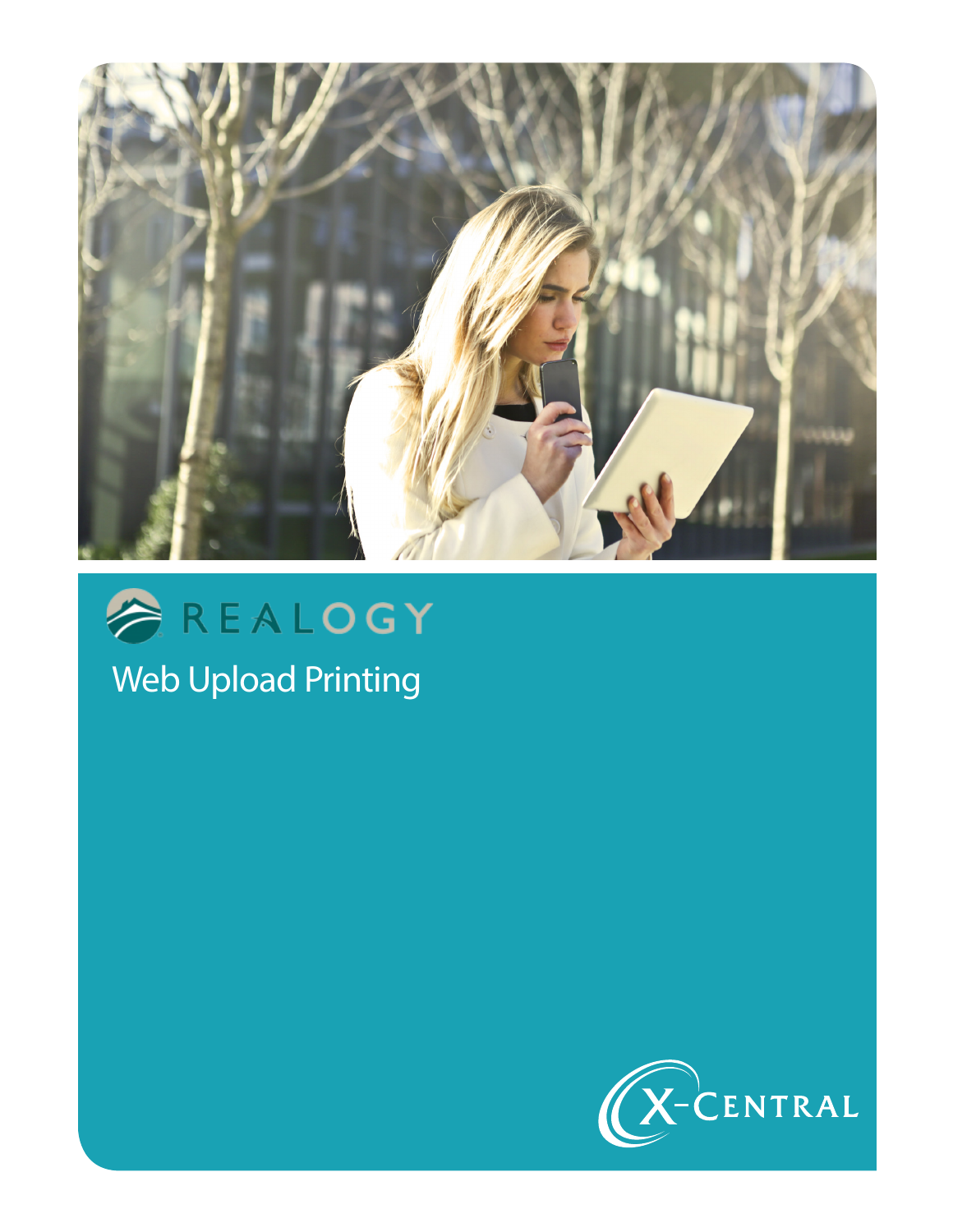## Instructional Summary -Web Upload Printing

This instructional manual is designed to support you when you use your web browser to upload and print a document to one of your supported printers.

The web upload mobile print option gives you all the functionality of printing without having to download a driver. You can choose to print documents, emails, photos. You can choose color or black and white. You can choose single or double sided.

#### System Requirements

All major browsers will work.

#### Support

If you have an urgent matter, please contact the Realogy help desk: 877-NRT-HELP (877-678-4357)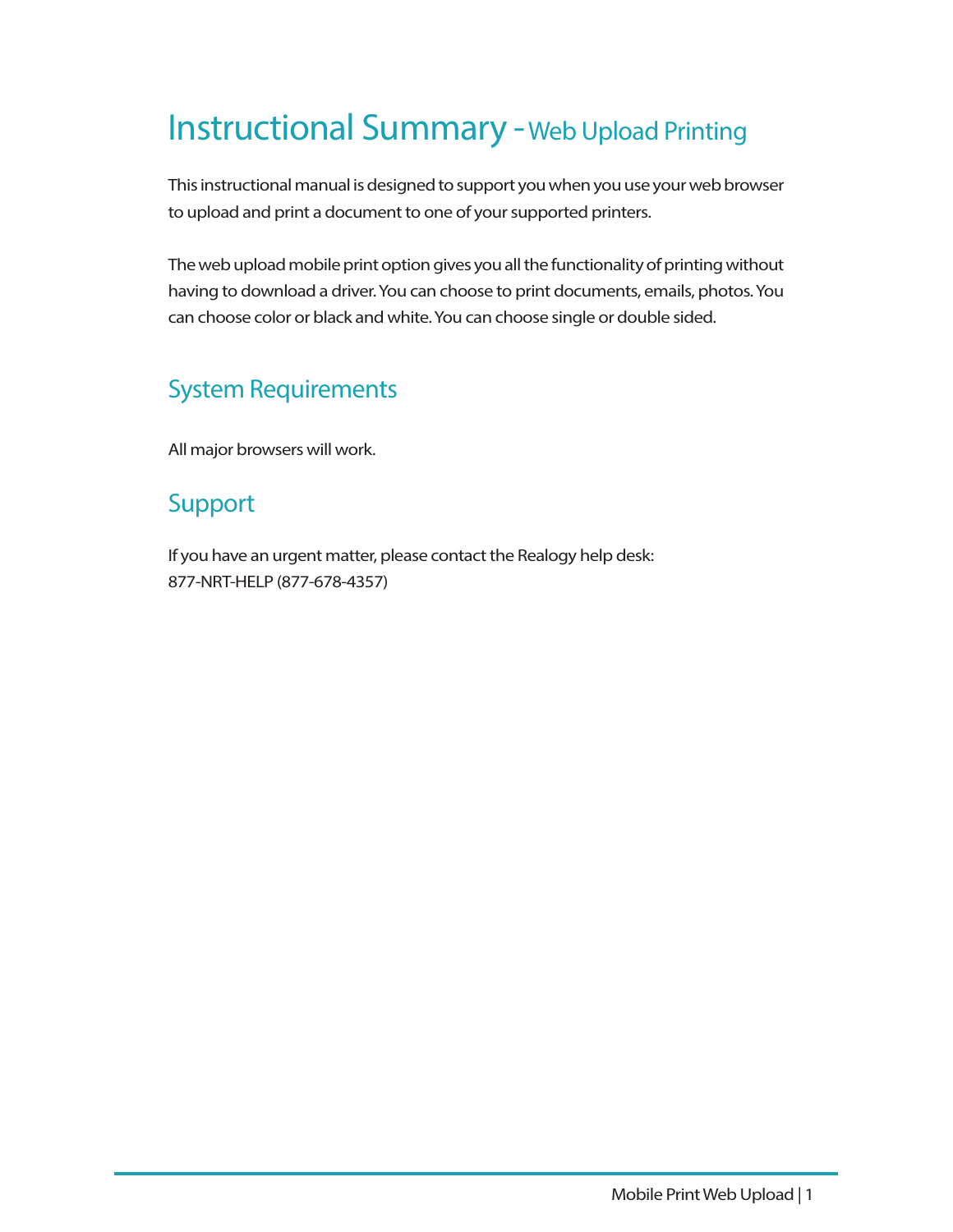### Web Upload Printing

Go to https://realogy.printanywhere.com/cps/ This will take you to a portal to a secure web printing page.





Login to your Realogy account

Optional - send push or text from your Okta account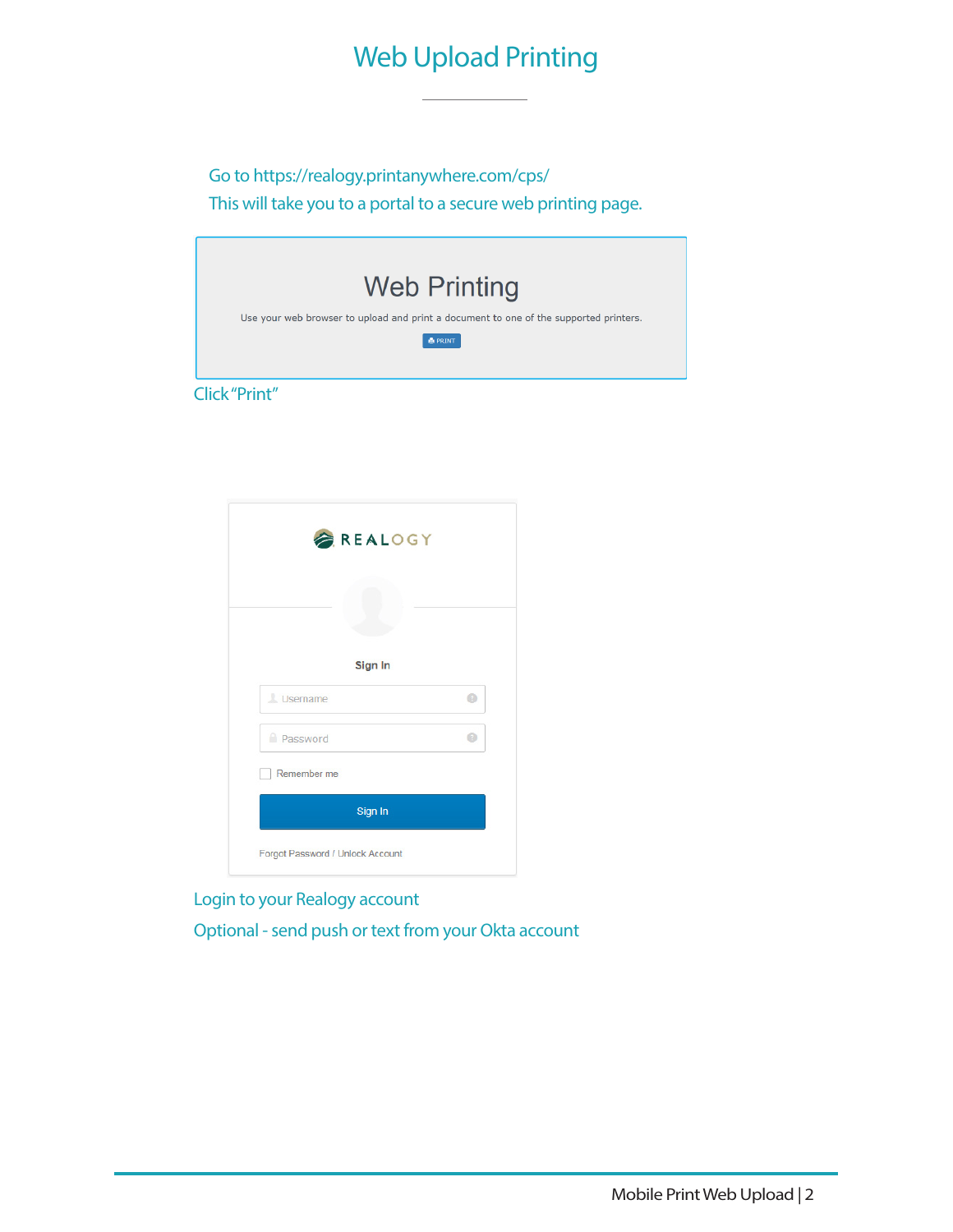

Your iPhone will flash a screen asking you to approve or deny the print job > Select "Approve"

|                                                            |    |                                          |    | ‡ James.Parra@realogy.com - |
|------------------------------------------------------------|----|------------------------------------------|----|-----------------------------|
| Step 1 - Choose a Printer<br>Step 2 - Document Information |    | Step 3 - Print Options<br>Job Submission |    |                             |
| Step 1 - Choose a Printer ?                                |    |                                          |    |                             |
| $10$ $\vee$<br>records per page<br><b>Display</b>          |    |                                          |    | Search:                     |
| <b>Printer Name</b>                                        | ĪŤ | <b>Department Name</b>                   | 1t | <b>Details</b>              |
| Follow_You_Color                                           |    | <b>Default</b>                           |    | $\overline{\mathbf{a}}$     |
| Waltham_Konica_Printer                                     |    | <b>Default</b>                           |    | $\alpha$                    |
| Follow_You_BW                                              |    | <b>Default</b>                           |    | $\overline{a}$              |
| den-hira-bbh654                                            |    | <b>Default</b>                           |    | $\alpha$                    |
| Andover_Agent_Printer                                      |    | <b>Default</b>                           |    | $\overline{a}$              |
| den-hira-abh558                                            |    | <b>Default</b>                           |    | $\overline{a}$              |
|                                                            |    |                                          |    | Previous<br>$-1$<br>Next    |

Select or search for a printer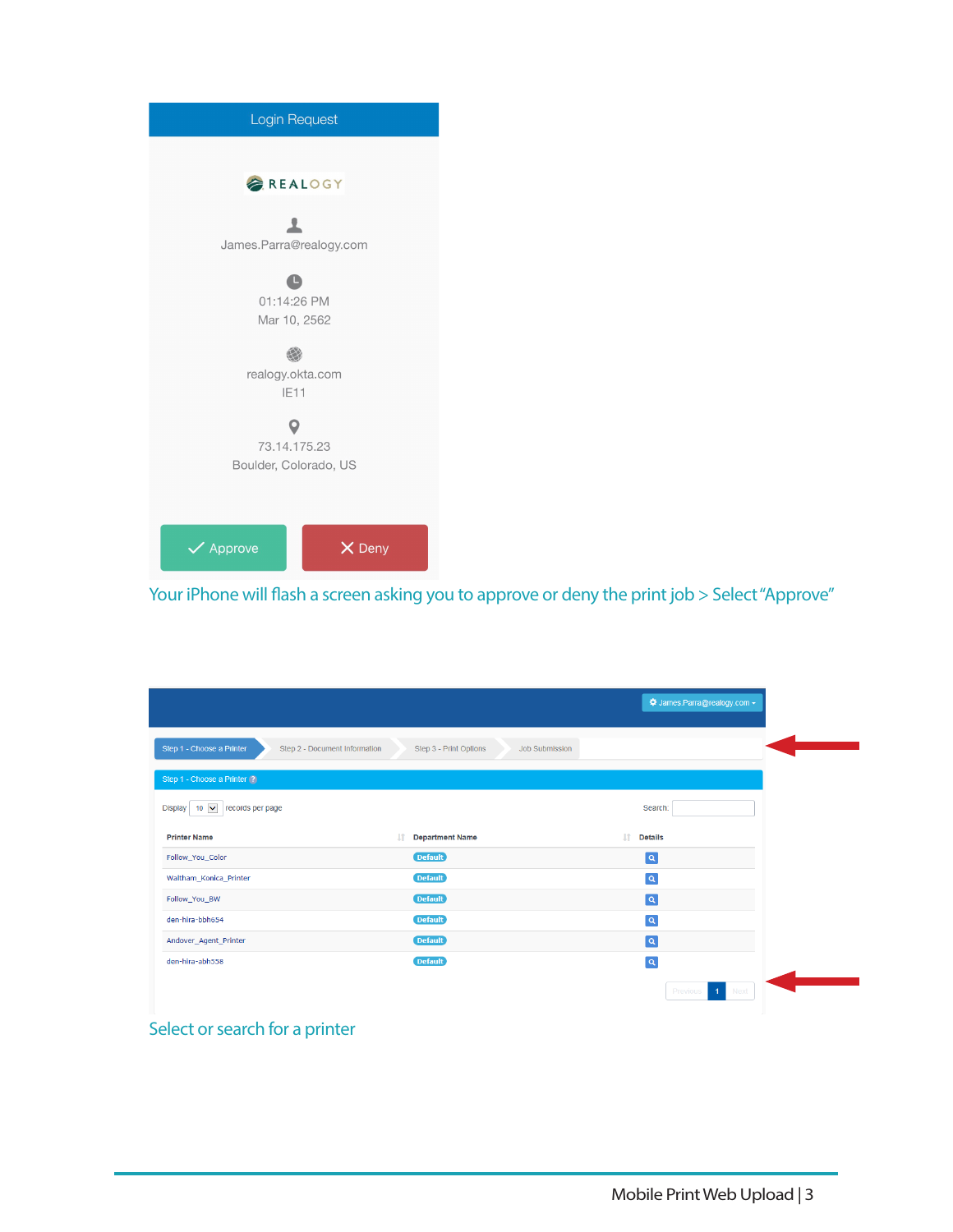|                                  |                                                                                        | <b><math>\blacklozenge</math></b> James.Parra@realogy.com – |
|----------------------------------|----------------------------------------------------------------------------------------|-------------------------------------------------------------|
| Step 1 - Choose a Printer        | Step 2 - Document Information<br>Step 3 - Print Options<br><b>Job Submission</b>       |                                                             |
| Select your document and options |                                                                                        |                                                             |
| <b>Selected Printer:</b>         | den-hira-bbh654                                                                        |                                                             |
| Document <sup>2</sup>            | Browse                                                                                 |                                                             |
| Web Page @                       |                                                                                        |                                                             |
| Copies <sup>2</sup>              |                                                                                        |                                                             |
| Page Range                       | ٠                                                                                      |                                                             |
| Release Code                     | You will be provided with a release code to obtain your document from<br>this printer. |                                                             |
| <b>K</b> Another Printer         |                                                                                        | <b>CONTINUE</b>                                             |

Browse for and upload your document or choose a web page to print.

|                                                                                           |                                                                                                                                                        |                                                 | <b><math>\Phi</math></b> James.Parra@realogy.com ▼ |
|-------------------------------------------------------------------------------------------|--------------------------------------------------------------------------------------------------------------------------------------------------------|-------------------------------------------------|----------------------------------------------------|
| Step 1 - Choose a Printer                                                                 | Step 2 - Document Information                                                                                                                          | Step 3 - Print Options<br><b>Job Submission</b> |                                                    |
| Page Settings                                                                             |                                                                                                                                                        |                                                 |                                                    |
| <b>Selected Printer:</b><br>Paper <sup>2</sup><br><b>Duplex</b><br>Color<br>Orientation @ | den-hira-bbh654<br>$\checkmark$<br>Letter (8 1/2 x 11 in)<br>$\checkmark$<br>Single Sided<br>$\checkmark$<br>Black & White<br>$\checkmark$<br>As Saved |                                                 | <b>Preview</b>                                     |
| K Another Printer                                                                         |                                                                                                                                                        |                                                 | <b>CONTINUE</b>                                    |

Choose your print options and features Select "Continue"

| <b><math>\Phi</math></b> James.Parra@realogy.com ►                                                                |  |  |  |  |  |
|-------------------------------------------------------------------------------------------------------------------|--|--|--|--|--|
| Step 3 - Print Options<br>Step 1 - Choose a Printer<br>Step 2 - Document Information<br><b>Job Submission</b>     |  |  |  |  |  |
| <b>Job Submission</b>                                                                                             |  |  |  |  |  |
|                                                                                                                   |  |  |  |  |  |
| <b>Complete</b>                                                                                                   |  |  |  |  |  |
| <b>Time Elapsed</b><br>00:09                                                                                      |  |  |  |  |  |
| Use this code to obtain your document : 585141                                                                    |  |  |  |  |  |
| <b>Selected Printer:</b><br>den-hira-bbh654<br>www.google.com<br><b>Document</b><br>Job ID<br>1001930             |  |  |  |  |  |
| K Another Printer<br>K Another Job<br>When your print job is complete it will be ready for pickup at the printer. |  |  |  |  |  |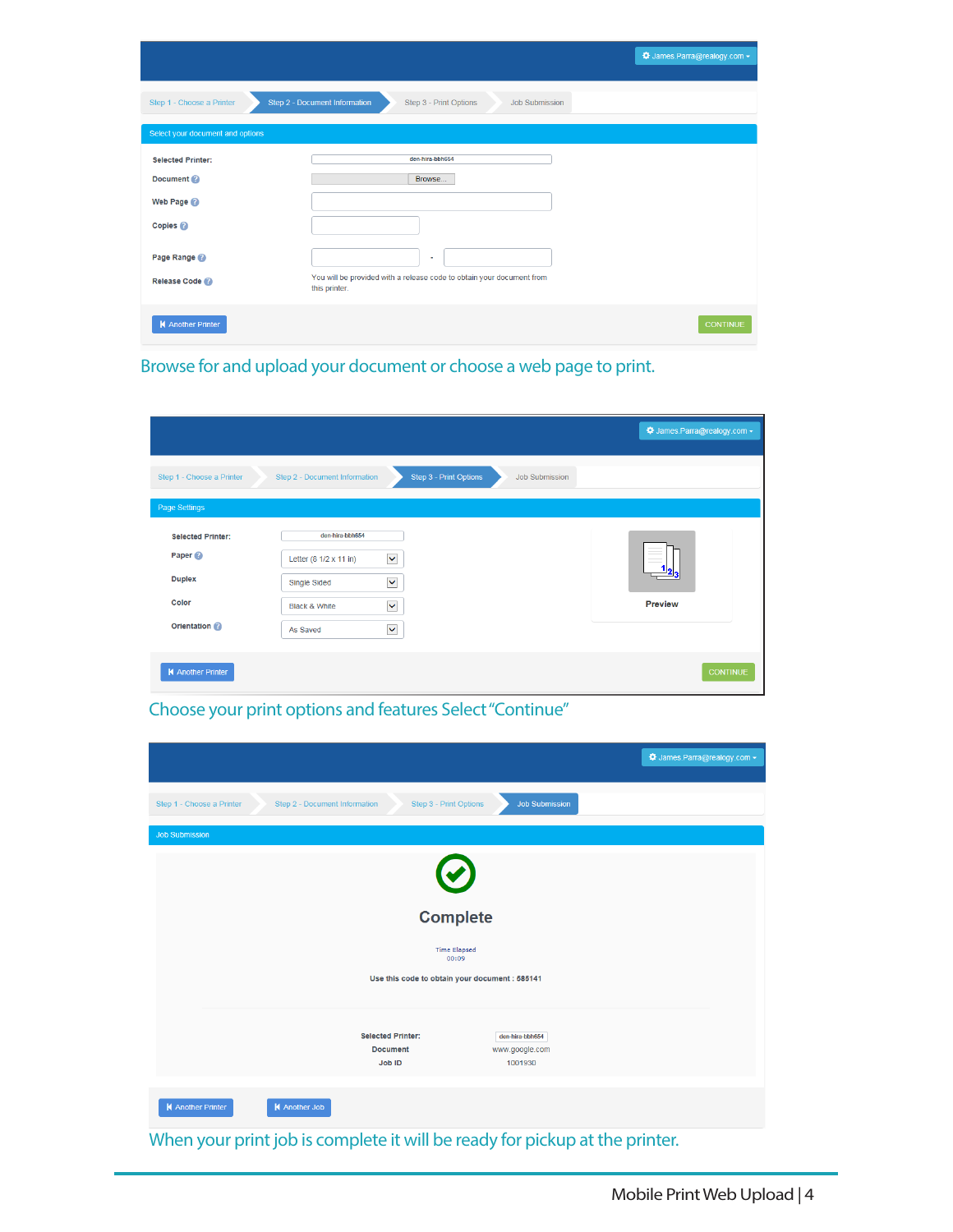# Copyright Notice

Copyright 2019 by X–Central, LLC.

All rights reserved. No part of this publication may be reproduced, stored in a retrieval system, or transmitted, in any form or by any means, electronically, mechanical, photocopy, recording, or otherwise, without the prior written position of X-Central, LLC.

Disclaimer:

X-Central, LLC makes no warranty with respect to the adequacy of this documentation, programs, or hardware, which it describes for any particular purpose, or with respect to the adequacy to produce any particular result. In no event shall X-Central, LLC be held liable for special, direct, indirect, or consequential damages, losses, costs, chargers, claims, demands, or claims for lost profits, fees, or expenses of any nature or kind.

Version 2.0 March 2019